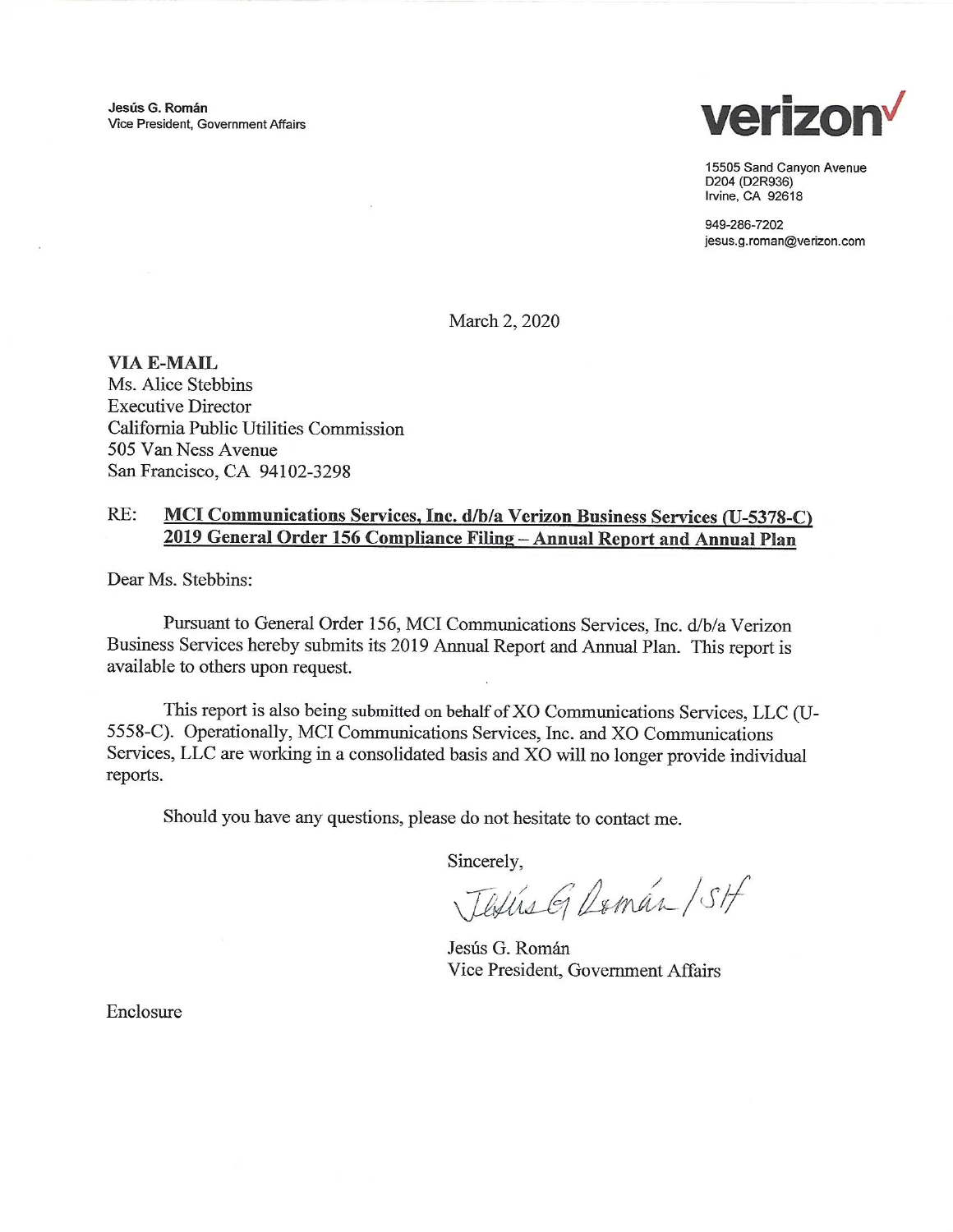# verizon<sup>v</sup>

# **WOMEN, MINORITY, AND DISABLED VETERAN BUSINESS ENTERPRISE ANNUAL REPORT AND ANNUAL PLAN**

**CPUC** 

**January – December 2019** 

**Submitted by MCI Communications Services, Inc. d/b/a Verizon Business Services**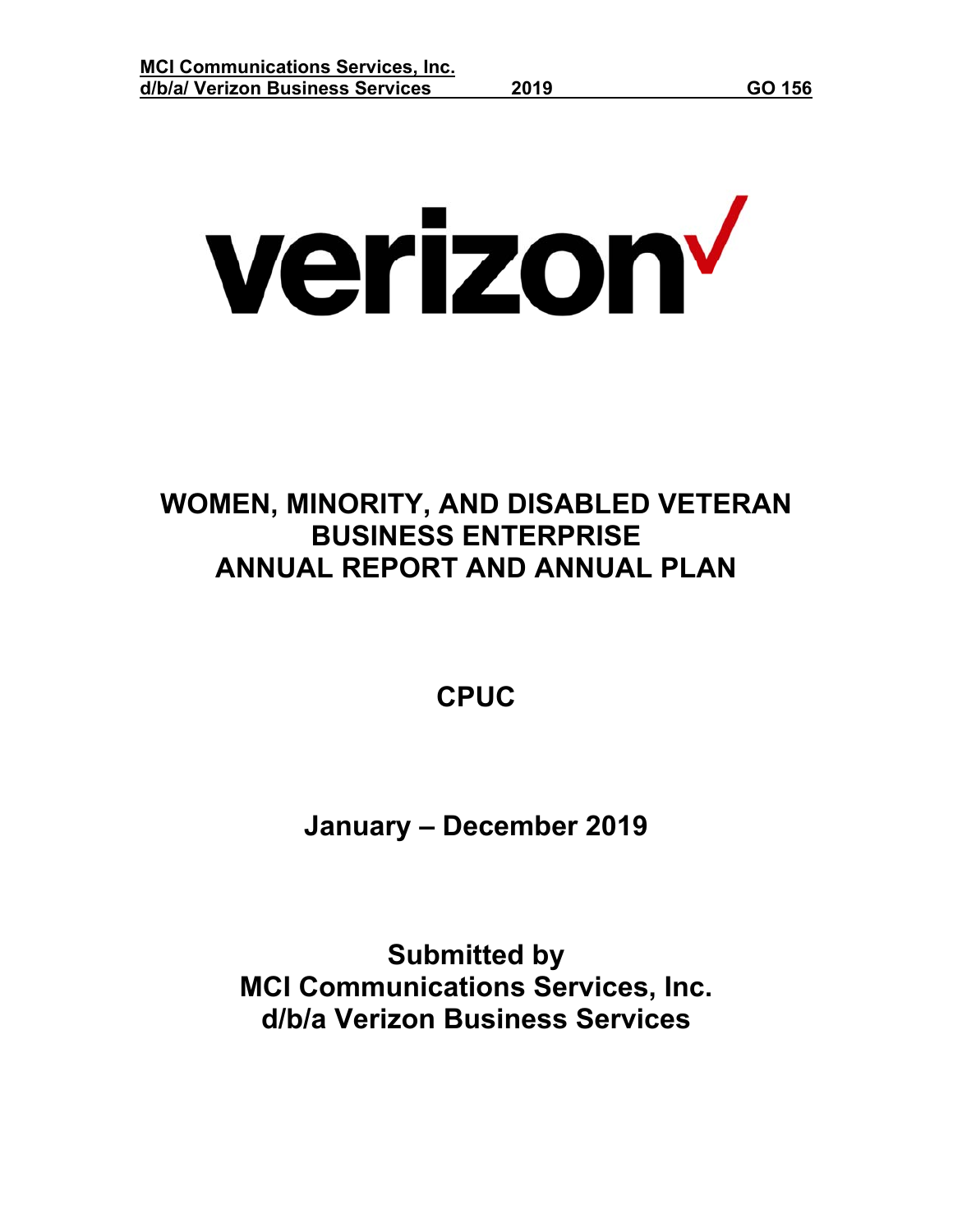# **Report Summary**

MCI Communications Services, Inc. (U-5378-C) (d.b.a. Verizon Business Services), including XO Communications Services, LLC (U-5558-C) (together, "Verizon"),<sup>1</sup> submits this 2019 Annual Report and Annual Plan in compliance with GO 156, Sections 9 and 10. Section 9 of the California Public Utilities Commission's (CPUC) General Order 156 requires utilities to file an annual report discussing ten topics. Section 10 of GO 156 requires utilities to discuss its plans to increase the following reporting year's expenditures.

Verizon creates the networks that move the world forward and that requires that we engage, collaborate and innovate everyday with diverse suppliers. By valuing diversity and inclusion in our supply chain, we position ourselves to deliver the technology that matters to our customers in a multicultural world.

Verizon consolidated its supplier diversity organization at the corporate level for increased efficiency and service. The detailed reporting required by GO 156 Section 9 submitted by Verizon Wireless represents that consolidated initiative; therefore, documentation in Verizon Wireless' report addresses the accomplishments of 2019 and the Annual Plan for 2020 for Verizon Business Services and will not be repeated here.

\_\_\_\_\_\_\_\_\_\_\_\_\_\_\_\_\_\_\_\_\_\_\_\_\_\_\_\_\_\_\_

 <sup>1</sup>Operationally, MCI Communications Services, Inc. and XO Communications Services, LLC ("XO") are working in a consolidated basis and XO will no longer provide individual reports.